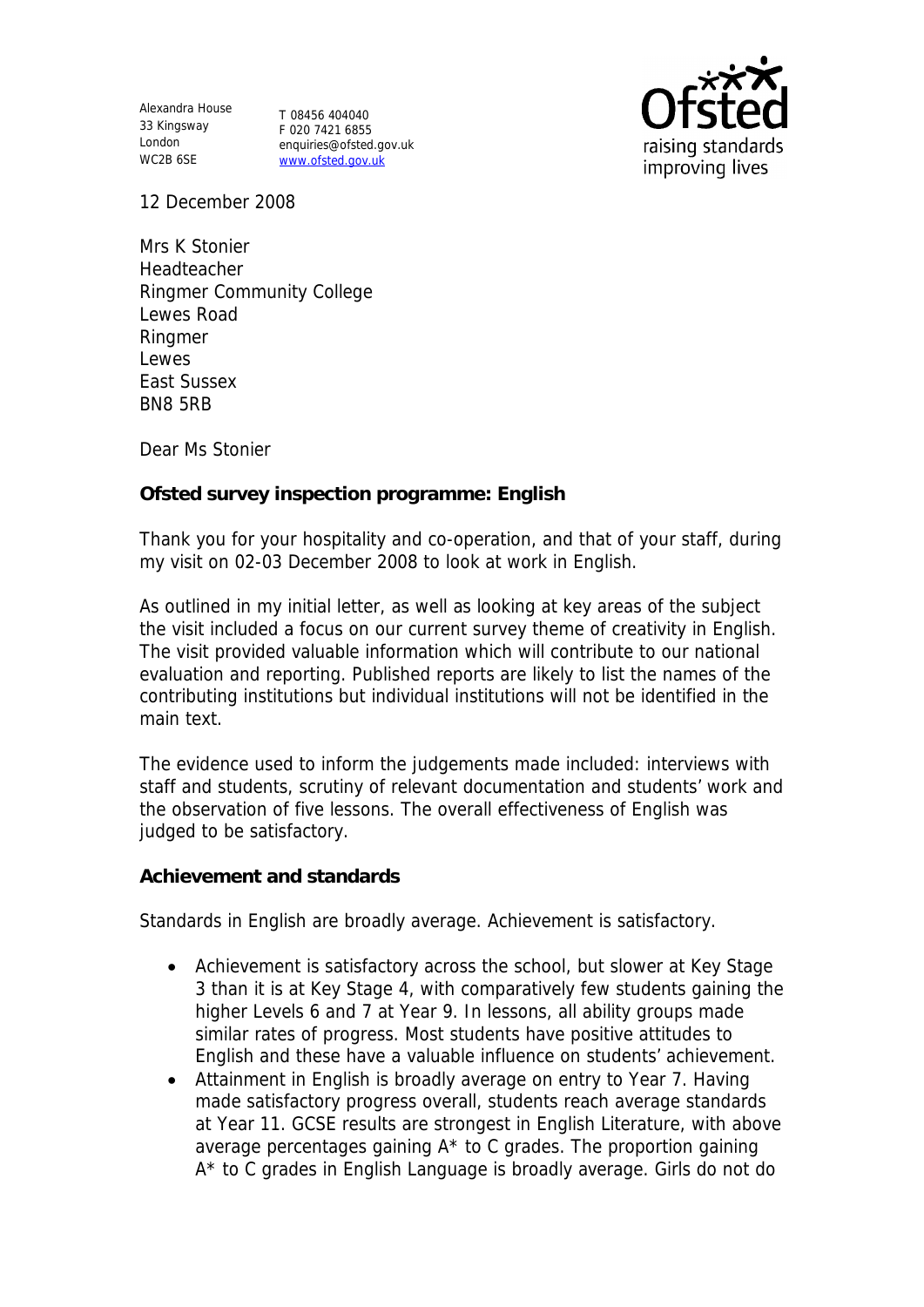as well as other students in the English Language GCSE, and the school relates this trend to disaffection among some female students. Specific attention has been given to those girls at risk of underachievement, but this support has not yet proved to be fully effective.

 Test and examination data for 2007 and 2008 have alerted the school to a fall in performance in English, which it is keen to arrest. In particular, this information indicates a slowing in progress in the last two years from previously good levels. Current improvements to the curriculum, assessment and monitoring are starting to have an impact, but have yet to be fully embedded.

**Quality of teaching and learning of English**

The quality of teaching and learning is satisfactory.

- Teaching observed was variable in quality but broadly satisfactory overall.
- Typically, good relationships create a relaxed atmosphere where more able students in particular feel able to offer spontaneous comment. Opportunities for debate in small groups are frequent and popular with students. Practical activities, such as role play, and the chance to research information enhance students' knowledge and understanding, as well as their enjoyment of literature, including poetry. Students are mostly attentive and get on with their tasks, sometimes with much focused concentration.
- Where teaching is good, students are clear about what they have to do. Timely prompts keep them on track and questioning encourages them to explain in greater detail. However, too often there are missed opportunities to challenge pupils to the full, thus constraining progress to its current satisfactory level. Importantly, abstract and complex ideas are not always explored in enough depth to prepare students for subsequent tasks. Where such weaknesses are most in evidence, teaching fails to engage students, leading to low-level disruption.
- Students express general satisfaction with the academic guidance they receive in English. Those at Key Stage 3 like the chance to evaluate their own achievement, although their progress booklets are not always in evidence during lessons. The school is well aware of inconsistencies in the quality of marking. At Key Stage 4, feedback is detailed with clearly identified areas for improvement. Marking is more variable at Key Stage 3, where comment is sometimes too brief.

## **Quality of curriculum**

The curriculum in English is satisfactory.

• The school has already started to increase the flexibility, range and interest of the curriculum by creating links between English and other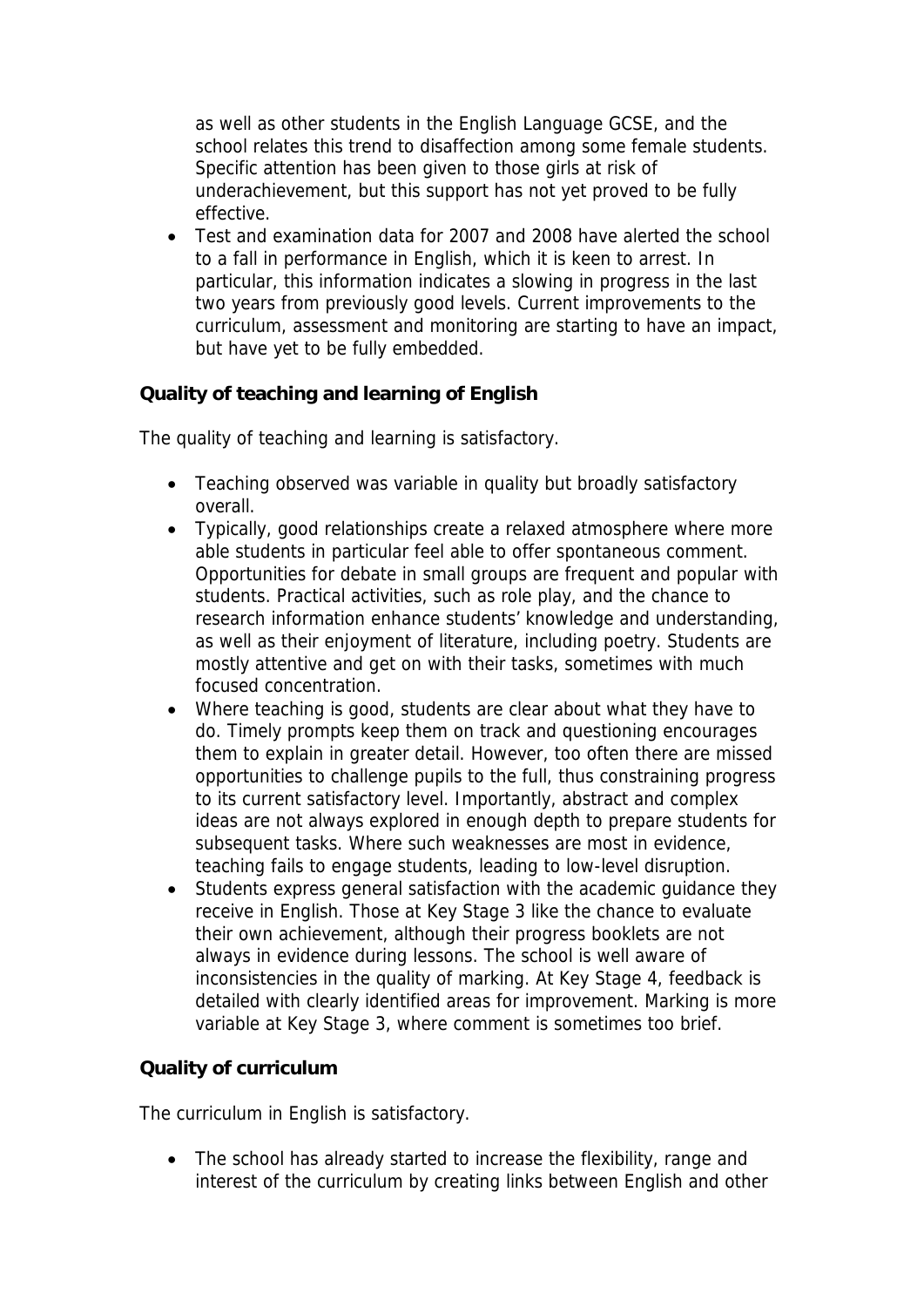subjects. Nevertheless, it is still early days and the school recognises that there is scope for more development. Students, for example, would like much greater use of information and communication technology.

- Enjoyment and interest is also stimulated by texts and resources that are topical and relevant. This content offers the potential for much challenge, which is not always fully exploited in lessons.
- Students in the newly-formed Year 12 are pleased with the A level curriculum. They feel the small size of the group allows teaching and learning to move on at a swift pace.
- Provision for students with learning difficulties and/or difficulties is adequate. Those in need of support are identified quickly at Year 7. The small proportion of students at the highest levels of need receive help outside lessons, and the school has been careful to ensure that their work in other subjects is not disadvantaged by this withdrawal. These activities match the topics being covered in the main English lesson. The majority receive support in lessons, sometimes from a teaching assistant. However, lesson activities are not always varied enough to meet the needs of these students.

**Leadership and management of English**

Leadership and management of English are satisfactory.

- Senior and subject leaders are anxious to improve performance in English and reinstate earlier good levels of progress.
- A review of provision and performance has been undertaken jointly by senior staff and the subject leader. They are well aware of the issues and what must be done. The department's action plan and priorities place appropriate emphasis on standards and achievement, although targets are not yet broken down into small realistic steps of improvement in order to sharpen the school's focus and direction and evaluate improvement closely.
- Improvements to assessment mean that staff can now track students' progress more closely, although department staff are not yet fully involved in the detailed analysis of data completed at senior leadership level.
- Leaders are exploring ways in which they can spread the good classroom practice already taking place within the department. Regular checks on teaching have been undertaken by senior staff and the curriculum leader, and students' work has also been monitored. Observational prompts usefully focus on the quality and extent of students' engagement and learning, but evaluative comments about the quality of teaching do not yet always do the same.